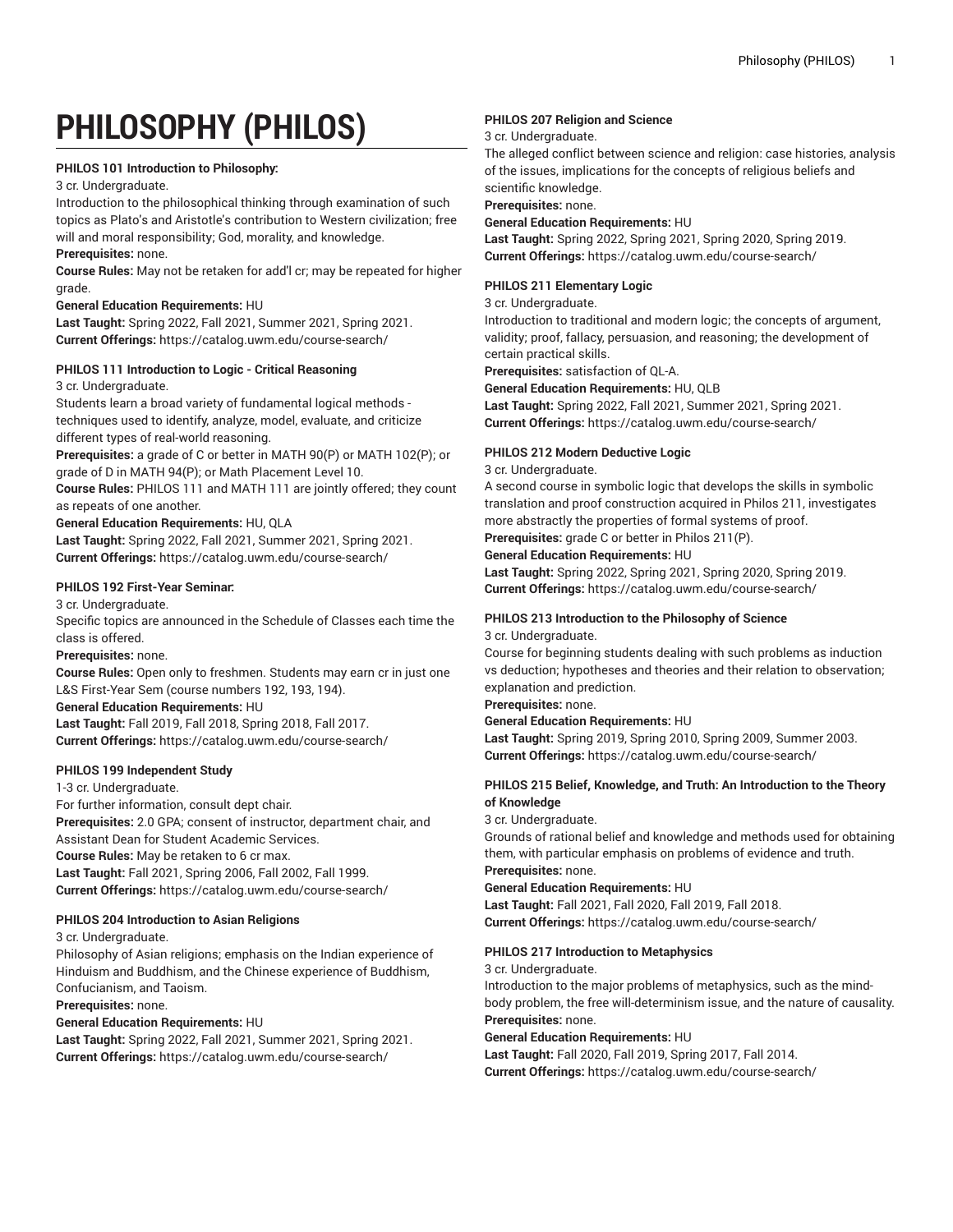#### **PHILOS 232 Topics in Philosophy:**

#### 3 cr. Undergraduate.

A course for beginning students dealing with such philosophical problems as freedom of will, skepticism, or a historical figure or movement.

**Prerequisites:** none.

**Course Rules:** May be retaken w/chg in topic to 6 cr max.

## **General Education Requirements:** HU

**Last Taught:** Spring 2021, Spring 2020, Spring 2019, Fall 2018. **Current Offerings:** <https://catalog.uwm.edu/course-search/>

#### **PHILOS 235 Philosophical Aspects of Feminism**

3 cr. Undergraduate.

A course for beginning students dealing with selected philosophical issues underlying feminist ideas and problems. **Prerequisites:** none.

## **General Education Requirements:** HU

**Last Taught:** Spring 2022, Spring 2020, Spring 2018, Spring 2013. **Current Offerings:** <https://catalog.uwm.edu/course-search/>

#### **PHILOS 237 Technology, Values, and Society**

## 3 cr. Undergraduate.

Discussion of controversies over whether modern technology is a progressive or regressive force in human life; impact of technology on individual and institutional values.

#### **Prerequisites:** none.

## **General Education Requirements:** HU

**Last Taught:** Spring 2021, Spring 2020, Spring 2019, Spring 2018. **Current Offerings:** <https://catalog.uwm.edu/course-search/>

#### **PHILOS 241 Introductory Ethics**

3 cr. Undergraduate.

Development of moral ideas. Criticism of ethical theories and of social institutions such as state, property, and family.

# **Prerequisites:** none.

**General Education Requirements:** HU

**Last Taught:** Spring 2022, Spring 2021, Spring 2020, Fall 2019. **Current Offerings:** <https://catalog.uwm.edu/course-search/>

#### **PHILOS 242 Introduction to Social and Political Philosophy**

3 cr. Undergraduate.

Opposing philosophical views about man and his political and social life. **Prerequisites:** none.

#### **General Education Requirements:** HU

**Last Taught:** Spring 2021, Fall 2015, Spring 2014, Fall 2011. **Current Offerings:** <https://catalog.uwm.edu/course-search/>

#### **PHILOS 243 Moral Problems:**

1 cr. Undergraduate.

Intensive study of one moral issue of current relevance. **Prerequisites:** none.

**Course Rules:** May be retaken w/chg in topic to 6 cr max.

## **General Education Requirements:** HU

**Last Taught:** Spring 2022, Fall 2021, Fall 2020, Spring 2020. **Current Offerings:** <https://catalog.uwm.edu/course-search/>

## **PHILOS 244 Ethical Issues in Health Care:**

#### 3 cr. Undergraduate.

Study of ethical issues facing patients, providers, and public policy planners: e.g., ethical response to terminal illness, equity in health care delivery.

**Prerequisites:** none.

**Course Rules:** May be retaken w/chg in topic to 6 cr max.

**General Education Requirements:** HU

**Last Taught:** Spring 2022, Fall 2021, Spring 2021, Fall 2020. **Current Offerings:** <https://catalog.uwm.edu/course-search/>

#### **PHILOS 245 Critical Thinking and the Law:**

3 cr. Undergraduate.

Development of critical and analytical skills using legal reasoning as a model and law texts as sources.

**Prerequisites:** none.

**Course Rules:** May be retaken w/chg in topic to 6 cr max.

**General Education Requirements:** HU

**Last Taught:** Spring 2010, Fall 2009, Spring 2009, Fall 2008. **Current Offerings:** <https://catalog.uwm.edu/course-search/>

#### **PHILOS 250 God, Faith and Reason**

3 cr. Undergraduate.

Major questions: What is God? Can God's existence (or non-existence) be proved? How? What is religious faith? Is faith rational? Is faith ethical or wise?

#### **Prerequisites:** none.

**General Education Requirements:** HU **Last Taught:** Fall 2021, Fall 2020, Fall 2019, Fall 2018. **Current Offerings:** <https://catalog.uwm.edu/course-search/>

#### **PHILOS 253 Philosophy of the Arts**

3 cr. Undergraduate. The creation, appreciation, and criticism of works of art. Sources and use of standards.

**Prerequisites:** none.

**General Education Requirements:** HU

**Last Taught:** Summer 2014, Fall 2012, Fall 2011, Spring 2010. **Current Offerings:** <https://catalog.uwm.edu/course-search/>

#### **PHILOS 271 Philosophical Traditions:**

3 cr. Undergraduate. Survey of one significant philosophical tradition. **Prerequisites:** none.

**Course Rules:** May be retaken w/chg in topic to 6 cr max. **Last Taught:** Spring 2009, Spring 2005, Fall 2004, Fall 2003. **Current Offerings:** <https://catalog.uwm.edu/course-search/>

## **PHILOS 272 Philosophical Classics:**

1 cr. Undergraduate.

Intensive study of one short work of special importance in the philosophic literature.

#### **Prerequisites:** none.

**Course Rules:** May be retaken w/chg in topic to 6 cr max. **Last Taught:** Fall 2007, Fall 2006, Spring 2004, Spring 2003. **Current Offerings:** <https://catalog.uwm.edu/course-search/>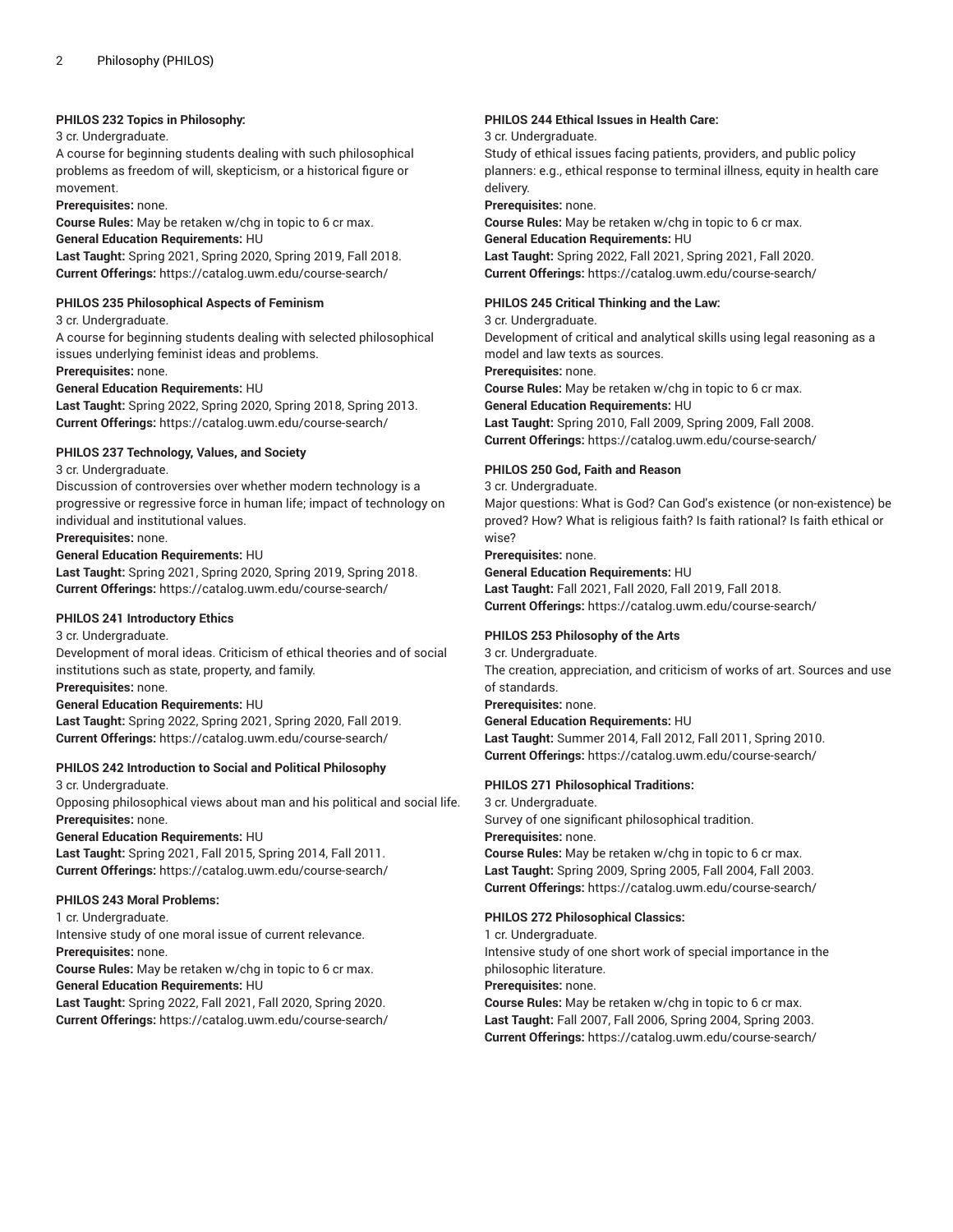## **PHILOS 289 Internship in Philosophy, Lower Division**

1-6 cr. Undergraduate.

Application of basic principles of philosophy in a business, organizational, educational, political, or other appropriate setting. **Prerequisites:** intro course in philos; 2.25 gpa; cons supervising faculty member.

**Course Rules:** One cr earned for academic work based on 40 hours in internship. May be retaken to 6 cr max.

**Current Offerings:** <https://catalog.uwm.edu/course-search/>

#### **PHILOS 297 Study Abroad:**

1-12 cr. Undergraduate.

Designed to enroll students in UWM sponsored program before course work level, content, and credits are determined, and/or in specially prepared program course work.

**Prerequisites:** acceptance for Study Abroad Prog.

**Course Rules:** May be retaken w/chg in topic.

**Last Taught:** Spring 2020, Fall 2019, Spring 2019, Fall 2018. **Current Offerings:** <https://catalog.uwm.edu/course-search/>

#### **PHILOS 299 Ad Hoc:**

1-6 cr. Undergraduate.

Course created expressly for offering in a specified enrollment period. Requires only dept & assoc dean approval. In exceptional circumstances, can be offered in one add'l sem.

**Prerequisites:** none; add'l prereqs may be assigned to specific topic. **Course Rules:** May be retaken w/chg in topic.

**Current Offerings:** <https://catalog.uwm.edu/course-search/>

#### **PHILOS 303 Mind and Knowledge**

3 cr. Undergraduate/Graduate. Studies the natures of action, belief and knowledge and the constraint that knowledge imposes on responsible action and belief, both in individuals and across society. **Prerequisites:** jr st; Philos 101(P) or 215(P). **Last Taught:** Spring 2021. **Current Offerings:** <https://catalog.uwm.edu/course-search/>

#### **PHILOS 303G Mind and Knowledge**

3 cr. Undergraduate/Graduate.

Studies the natures of action, belief and knowledge and the constraint that knowledge imposes on responsible action and belief, both in individuals and across society.

**Prerequisites:** jr st; Philos 101(P) or 215(P). **Last Taught:** Spring 2021.

**Current Offerings:** <https://catalog.uwm.edu/course-search/>

## **PHILOS 317 Metaphysics**

3 cr. Undergraduate/Graduate.

Study of perennial philosophical issues about the nature of the world and our relation to it; realism, idealism, causality, the mind-body problem, time, truth.

**Prerequisites:** jr st & 3 cr in philos. **Last Taught:** Spring 2022.

**Current Offerings:** <https://catalog.uwm.edu/course-search/>

## **PHILOS 317G Metaphysics**

3 cr. Undergraduate/Graduate.

Study of perennial philosophical issues about the nature of the world and our relation to it; realism, idealism, causality, the mind-body problem, time, truth.

**Prerequisites:** jr st & 3 cr in philos. **Last Taught:** Spring 2022. **Current Offerings:** <https://catalog.uwm.edu/course-search/>

## **PHILOS 324 Philosophy of Science**

3 cr. Undergraduate/Graduate.

Study of traditional and recent views about the nature, aim and ways of evaluating scientific theories, with reference to both the natural and social sciences.

**Prerequisites:** jr st & 3 cr in philos. **Last Taught:** Spring 2018, Fall 2014. **Current Offerings:** <https://catalog.uwm.edu/course-search/>

## **PHILOS 324G Philosophy of Science**

3 cr. Undergraduate/Graduate.

Study of traditional and recent views about the nature, aim and ways of evaluating scientific theories, with reference to both the natural and social sciences.

**Prerequisites:** jr st & 3 cr in philos. **Last Taught:** Spring 2018, Fall 2014. **Current Offerings:** <https://catalog.uwm.edu/course-search/>

## **PHILOS 332 Philosophical Problems:**

3 cr. Undergraduate.

Specific philosophical topic or issue, such as contemporary aesthetics, personal identity, the mind-body problem, the nature of beauty, equality, the just-war doctrine.

**Prerequisites:** junior standing and 3 cr PHILOS.

**Course Rules:** Not open for credit to students with credit in PHILOS 381 with similar subtitle. May be retaken with change in topic to 9 cr max. **Last Taught:** Fall 2020, Fall 2019, Fall 2018, Spring 2017. **Current Offerings:** <https://catalog.uwm.edu/course-search/>

## **PHILOS 335 Philosophy of Biology**

3 cr. Undergraduate/Graduate.

Philosophical study of topics in the biological sciences, such as evolutionary explanations, genetic determinism, the definition of life, what constitutes a biological individual. **Prerequisites:** jr st; 3 cr in philos. **Last Taught:** Fall 2010, Spring 2005.

**Current Offerings:** <https://catalog.uwm.edu/course-search/>

## **PHILOS 335G Philosophy of Biology**

3 cr. Undergraduate/Graduate. Philosophical study of topics in the biological sciences, such as evolutionary explanations, genetic determinism, the definition of life, what constitutes a biological individual. **Prerequisites:** jr st; 3 cr in philos. **Last Taught:** Fall 2010, Spring 2005. **Current Offerings:** <https://catalog.uwm.edu/course-search/>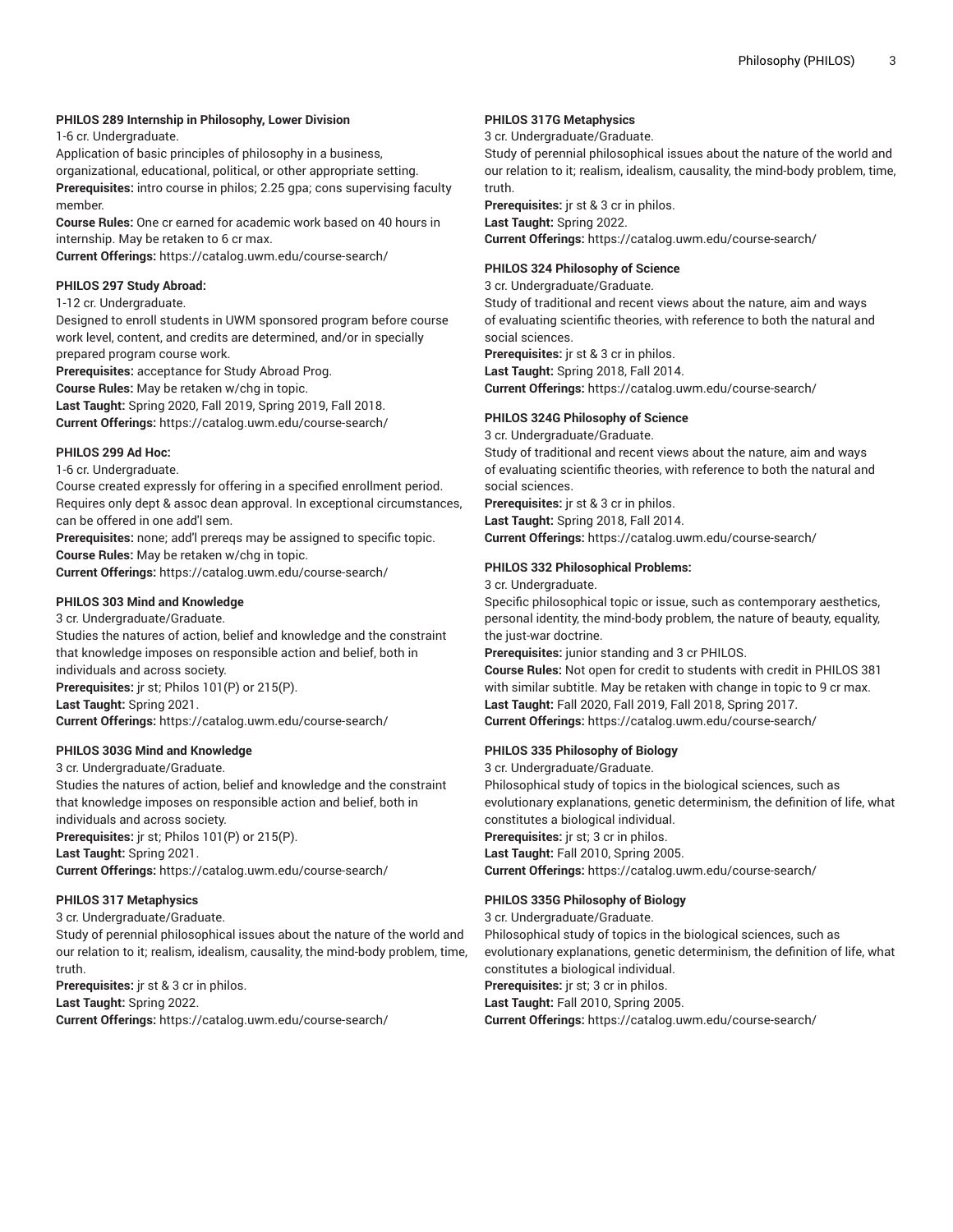#### **PHILOS 337 Environmental Ethics**

#### 3 cr. Undergraduate/Graduate.

Theories of environmental ethics, practical application. Responsibilities to nature/future generations; moral value/status of environment and organisms; philosophical issues concerning environmental studies and ecology.

**Prerequisites:** jr st.

**Last Taught:** Fall 2021.

**Current Offerings:** <https://catalog.uwm.edu/course-search/>

#### **PHILOS 337G Environmental Ethics**

#### 3 cr. Undergraduate/Graduate.

Theories of environmental ethics, practical application. Responsibilities to nature/future generations; moral value/status of environment and organisms; philosophical issues concerning environmental studies and ecology.

**Prerequisites:** jr st. **Last Taught:** Fall 2021. **Current Offerings:** <https://catalog.uwm.edu/course-search/>

#### **PHILOS 341 Modern Ethical Theories**

## 3 cr. Undergraduate.

Ethical theories and problems as discussed in the late nineteenth, twentieth, and twenty first-centuries.

**Prerequisites:** jr st; 3 cr in philos; satisfaction of OWC-A.

#### **General Education Requirements:** OWCB

**Last Taught:** Spring 2021, Spring 2019, Spring 2018, Spring 2017. **Current Offerings:** <https://catalog.uwm.edu/course-search/>

#### **PHILOS 349 Great Moral Philosophers**

3 cr. Undergraduate/Graduate. Major themes of moral philosophy from Plato and Aristotle to Bentham and Mill, with critical study of the outstanding works. **Prerequisites:** jr st & 3 cr in philos. **Last Taught:** Fall 2021, Spring 2020. **Current Offerings:** <https://catalog.uwm.edu/course-search/>

#### **PHILOS 349G Great Moral Philosophers**

3 cr. Undergraduate/Graduate. Major themes of moral philosophy from Plato and Aristotle to Bentham and Mill, with critical study of the outstanding works. **Prerequisites:** jr st & 3 cr in philos. **Last Taught:** Fall 2021, Spring 2020. **Current Offerings:** <https://catalog.uwm.edu/course-search/>

#### **PHILOS 350 Introduction to the Comparative Study of Religion**

3 cr. Undergraduate/Graduate.

Analysis of the nature of religion, of various comparative typological classifications and methodological approaches; basic problems in understanding the varieties of religious experience and expression. **Prerequisites:** jr st; Philos 204(P), Philos/Hist/Hebr St 275(P) or Anthro 203(P).

**Last Taught:** Spring 2006, Spring 2004. **Current Offerings:** <https://catalog.uwm.edu/course-search/>

# **PHILOS 350G Introduction to the Comparative Study of Religion**

3 cr. Undergraduate/Graduate.

Analysis of the nature of religion, of various comparative typological classifications and methodological approaches; basic problems in understanding the varieties of religious experience and expression. **Prerequisites:** jr st; Philos 204(P), Philos/Hist/Hebr St 275(P) or Anthro 203(P).

**Last Taught:** Spring 2006, Spring 2004. **Current Offerings:** <https://catalog.uwm.edu/course-search/>

#### **PHILOS 351 Philosophy of Mind**

#### 3 cr. Undergraduate/Graduate.

Critical study of the nature of mind and its relation to body and matter, with emphasis on recent advances in philosophy and psychology. **Prerequisites:** jr st & 3 cr in philos. **Last Taught:** Fall 2018, Fall 2015. **Current Offerings:** <https://catalog.uwm.edu/course-search/>

#### **PHILOS 351G Philosophy of Mind**

3 cr. Undergraduate/Graduate. Critical study of the nature of mind and its relation to body and matter, with emphasis on recent advances in philosophy and psychology. **Prerequisites:** jr st & 3 cr in philos. **Last Taught:** Fall 2018, Fall 2015. **Current Offerings:** <https://catalog.uwm.edu/course-search/>

#### **PHILOS 355 Political Philosophy**

3 cr. Undergraduate/Graduate.

Philosophical doctrines involved in justification of political decisions; analysis of fundamental concepts such as the common good, authority, justice, natural law, and natural rights. **Prerequisites:** none. **Last Taught:** Spring 2022, Fall 2020.

**Current Offerings:** <https://catalog.uwm.edu/course-search/>

## **PHILOS 355G Political Philosophy**

3 cr. Undergraduate/Graduate.

Philosophical doctrines involved in justification of political decisions; analysis of fundamental concepts such as the common good, authority, justice, natural law, and natural rights. **Prerequisites:** none. **Last Taught:** Spring 2022, Fall 2020. **Current Offerings:** <https://catalog.uwm.edu/course-search/>

#### **PHILOS 358 Action, Will, and Freedom**

3 cr. Undergraduate/Graduate. The nature of the will, agency, intentional action, and the problem of free will and determinism. **Prerequisites:** jr st, 3 cr philos; or grad st. **Last Taught:** Spring 2020, Spring 2012. **Current Offerings:** <https://catalog.uwm.edu/course-search/>

#### **PHILOS 358G Action, Will, and Freedom**

3 cr. Undergraduate/Graduate. The nature of the will, agency, intentional action, and the problem of free will and determinism.

**Prerequisites:** jr st, 3 cr philos; or grad st.

**Last Taught:** Spring 2020, Spring 2012.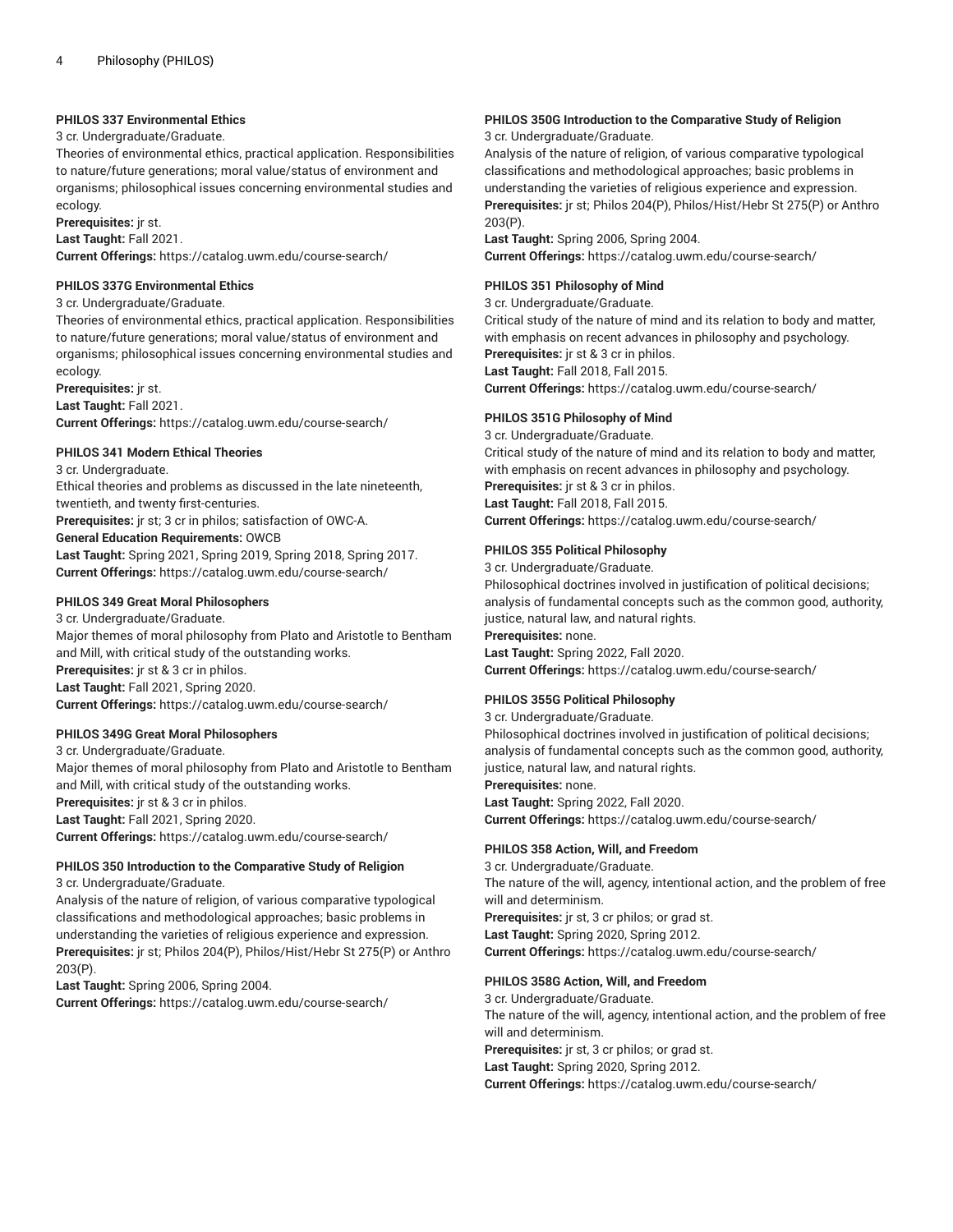## **PHILOS 360 Philosophy of Perception**

3 cr. Undergraduate/Graduate.

Major issues in the philosophy of perception: the nature of sensation, perception and inference, the relationship of perception and belief. **Prerequisites:** jr st; 3 cr in Philos.

**Last Taught:** Fall 2011, Spring 2010. **Current Offerings:** <https://catalog.uwm.edu/course-search/>

#### **PHILOS 360G Philosophy of Perception**

3 cr. Undergraduate/Graduate. Major issues in the philosophy of perception: the nature of sensation, perception and inference, the relationship of perception and belief. **Prerequisites:** jr st; 3 cr in Philos.

**Last Taught:** Fall 2011, Spring 2010. **Current Offerings:** <https://catalog.uwm.edu/course-search/>

## **PHILOS 381 Honors Seminar:**

3 cr. Undergraduate.

Intensive study of selected philosophers, movements, or philosophical problems.

**Prerequisites:** soph st; Honors 200(P);cons Honors College dir. **Course Rules:** May be retaken w/chg in topic to 9 cr max.

#### **General Education Requirements:** HU

**Last Taught:** Fall 2006, Fall 2005, Spring 2005, Fall 2004. **Current Offerings:** <https://catalog.uwm.edu/course-search/>

## **PHILOS 384 The Philosophy of Law**

3 cr. Undergraduate/Graduate.

The idea of law and its relationship to morality. Issues of legal obligation, rights, responsibility, and punishment.

**Prerequisites:** jr st; 3 cr philos or previous course in political theory or law studies recom.

**Course Rules:** Philos 384 & Pol Sci 384 are jointly offered; they count as repeats of one another.

**Last Taught:** Spring 2022, Fall 2021.

**Current Offerings:** <https://catalog.uwm.edu/course-search/>

## **PHILOS 384G The Philosophy of Law**

3 cr. Undergraduate/Graduate.

The idea of law and its relationship to morality. Issues of legal obligation, rights, responsibility, and punishment.

**Prerequisites:** jr st; 3 cr philos or previous course in political theory or law studies recom.

**Course Rules:** Philos 384 & Pol Sci 384 are jointly offered; they count as repeats of one another.

**Last Taught:** Spring 2022, Fall 2021.

**Current Offerings:** <https://catalog.uwm.edu/course-search/>

## **PHILOS 430 Great Thinkers of the Ancient Period**

3 cr. Undergraduate/Graduate.

An examination of, and engagement with, the thought of some of the major philosophers of the ancient period, including the Pre-Socratics, Plato, and Aristotle.

**Prerequisites:** jr st & 3 cr in philos.

**Last Taught:** Fall 2021.

**Current Offerings:** <https://catalog.uwm.edu/course-search/>

## **PHILOS 430G Great Thinkers of the Ancient Period**

3 cr. Undergraduate/Graduate.

An examination of, and engagement with, the thought of some of the major philosophers of the ancient period, including the Pre-Socratics, Plato, and Aristotle.

**Prerequisites:** jr st & 3 cr in philos. **Last Taught:** Fall 2021.

**Current Offerings:** <https://catalog.uwm.edu/course-search/>

## **PHILOS 431 History of Medieval Philosophy**

3 cr. Undergraduate/Graduate.

Critical and historical examination of writings of medieval philosophers such as Augustine, Anselm, Aquinas, Duns Scotus, Ockham, Al Farabi, Maimonides.

**Prerequisites:** jr st & 3 cr in philos. **Last Taught:** Fall 2009, Spring 2008. **Current Offerings:** <https://catalog.uwm.edu/course-search/>

## **PHILOS 431G History of Medieval Philosophy**

3 cr. Undergraduate/Graduate.

Critical and historical examination of writings of medieval philosophers such as Augustine, Anselm, Aquinas, Duns Scotus, Ockham, Al Farabi, Maimonides. **Prerequisites:** jr st & 3 cr in philos.

**Last Taught:** Fall 2009, Spring 2008. **Current Offerings:** <https://catalog.uwm.edu/course-search/>

## **PHILOS 432 Great Thinkers of the Modern Period**

3 cr. Undergraduate/Graduate. An examination of the thought of representative philosophers of the 17th and 18th centuries. **Prerequisites:** jr st & 3 cr in philos.

**Last Taught:** Spring 2022. **Current Offerings:** <https://catalog.uwm.edu/course-search/>

## **PHILOS 432G Great Thinkers of the Modern Period**

3 cr. Undergraduate/Graduate. An examination of the thought of representative philosophers of the 17th and 18th centuries. **Prerequisites:** jr st & 3 cr in philos. **Last Taught:** Spring 2022. **Current Offerings:** <https://catalog.uwm.edu/course-search/>

#### **PHILOS 433 Nineteenth-Century Philosophers**

3 cr. Undergraduate/Graduate.

Hegel, Schopenhauer, Marx, Kierkegaard, Nietzsche, and others. The conflict of idealistic, materialistic, and irrationalist philosophies of the nineteenth century and their influence on its social, literary, and religious movements.

**Prerequisites:** jr st & 3 cr in philos. **Last Taught:** Fall 2012, Fall 2010.

**Current Offerings:** <https://catalog.uwm.edu/course-search/>

## **PHILOS 433G Nineteenth-Century Philosophers**

3 cr. Undergraduate/Graduate.

Hegel, Schopenhauer, Marx, Kierkegaard, Nietzsche, and others. The conflict of idealistic, materialistic, and irrationalist philosophies of the nineteenth century and their influence on its social, literary, and religious movements.

**Prerequisites:** jr st & 3 cr in philos. **Last Taught:** Fall 2012, Fall 2010. **Current Offerings:** <https://catalog.uwm.edu/course-search/>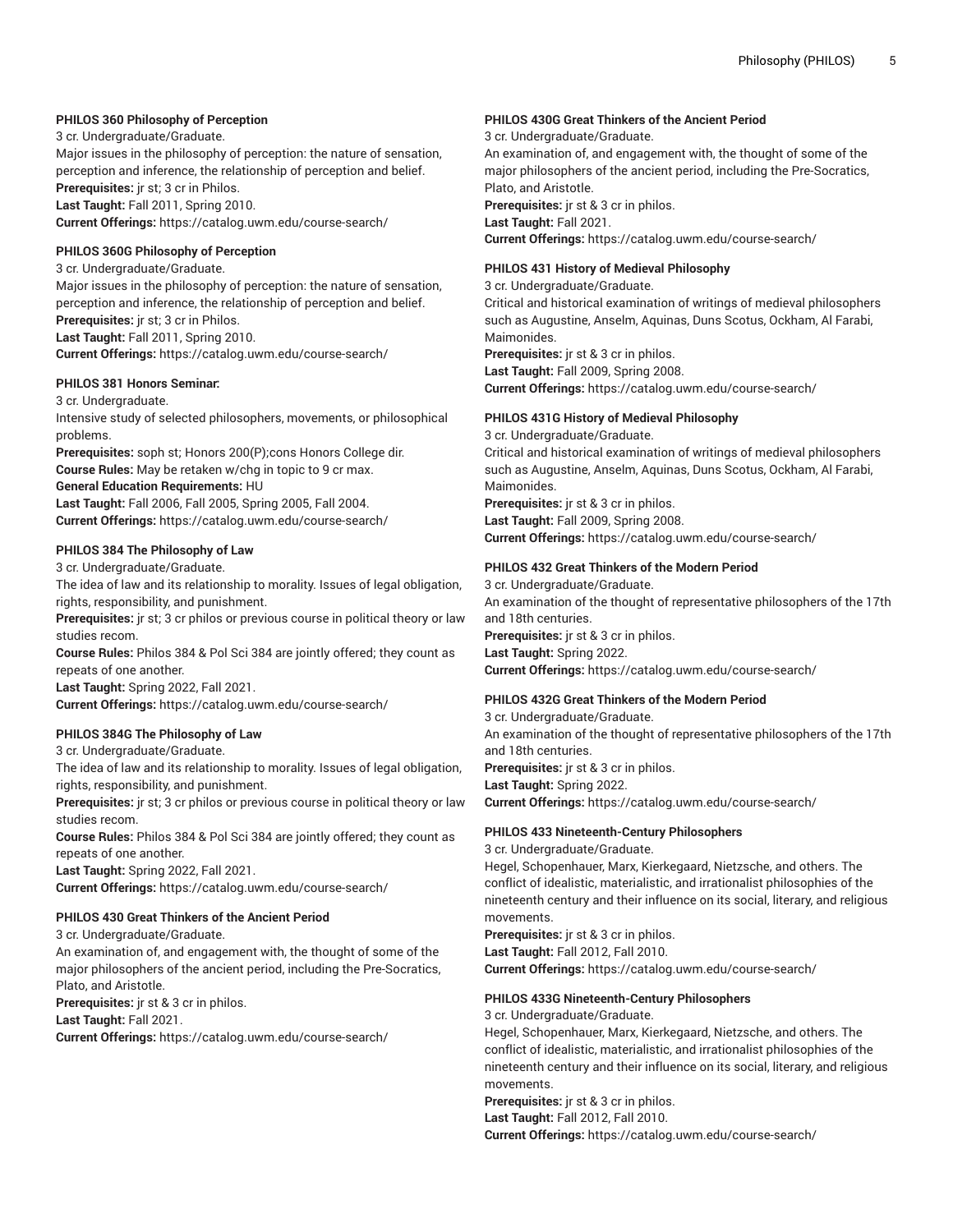## **PHILOS 434 Survey of Contemporary Philosophy**

3 cr. Undergraduate/Graduate. Comparison of problems and solutions dealt with by currently active movements and philosophers, including Carnap, Croce, Dewey, Heidegger, Husserl, Moore, Russell, Sartre, and Wittgenstein. **Prerequisites:** jr st; 3 cr in philos. **Current Offerings:** <https://catalog.uwm.edu/course-search/>

#### **PHILOS 434G Survey of Contemporary Philosophy**

3 cr. Undergraduate/Graduate. Comparison of problems and solutions dealt with by currently active movements and philosophers, including Carnap, Croce, Dewey, Heidegger, Husserl, Moore, Russell, Sartre, and Wittgenstein. **Prerequisites:** jr st; 3 cr in philos. **Current Offerings:** <https://catalog.uwm.edu/course-search/>

## **PHILOS 435 Existentialism**

3 cr. Undergraduate/Graduate. Analysis of existentialist thinkers such as Kierkegaard, Nietzsche, Heidegger, Sartre, and Merleau-Ponty. **Prerequisites:** jr st & 3 cr in philos. **Last Taught:** Spring 2018, Spring 2011. **Current Offerings:** <https://catalog.uwm.edu/course-search/>

## **PHILOS 435G Existentialism**

3 cr. Undergraduate/Graduate. Analysis of existentialist thinkers such as Kierkegaard, Nietzsche, Heidegger, Sartre, and Merleau-Ponty. **Prerequisites:** jr st & 3 cr in philos. **Last Taught:** Spring 2018, Spring 2011. **Current Offerings:** <https://catalog.uwm.edu/course-search/>

## **PHILOS 437 Phenomenology**

3 cr. Undergraduate/Graduate. Husserl's phenomenological method and its impact on recent continental philosophy, e.g. Heidegger, Sartre, Merleau-Ponty. **Prerequisites:** jr st & 3 cr in philos. **Last Taught:** Spring 2012, Fall 2003. **Current Offerings:** <https://catalog.uwm.edu/course-search/>

## **PHILOS 437G Phenomenology**

3 cr. Undergraduate/Graduate. Husserl's phenomenological method and its impact on recent continental philosophy, e.g. Heidegger, Sartre, Merleau-Ponty. **Prerequisites:** jr st & 3 cr in philos. **Last Taught:** Spring 2012, Fall 2003. **Current Offerings:** <https://catalog.uwm.edu/course-search/>

#### **PHILOS 461 Islamic Philosophy and Mysticism**

3 cr. Undergraduate/Graduate. Problems central to Islamic theology, philosophy, and mysticism, and their relations to the teachings of Islam. **Prerequisites:** jr st & 3 cr in philos. **Last Taught:** Fall 2005, Spring 2002. **Current Offerings:** <https://catalog.uwm.edu/course-search/>

## **PHILOS 461G Islamic Philosophy and Mysticism**

3 cr. Undergraduate/Graduate. Problems central to Islamic theology, philosophy, and mysticism, and their relations to the teachings of Islam. **Prerequisites:** jr st & 3 cr in philos. **Last Taught:** Fall 2005, Spring 2002. **Current Offerings:** <https://catalog.uwm.edu/course-search/>

## **PHILOS 474 Contemporary Religious Thought:**

3 cr. Undergraduate/Graduate.

Analysis of two or more contemporary religious thinkers (e.g., Buber, Heschel, Tillich, Barth, Bultmann, death-of-God theologians, Moltmann, Pannenberg, Rahner, Chardin). Difficulties and objections are discussed. **Prerequisites:** jr st, 3 cr in philos.

**Course Rules:** May be retaken w/chg in topic to 9 cr max. **Current Offerings:** <https://catalog.uwm.edu/course-search/>

#### **PHILOS 474G Contemporary Religious Thought:**

3 cr. Undergraduate/Graduate.

Analysis of two or more contemporary religious thinkers (e.g., Buber, Heschel, Tillich, Barth, Bultmann, death-of-God theologians, Moltmann, Pannenberg, Rahner, Chardin). Difficulties and objections are discussed. **Prerequisites:** jr st, 3 cr in philos.

**Course Rules:** May be retaken w/chg in topic to 9 cr max. **Current Offerings:** <https://catalog.uwm.edu/course-search/>

## **PHILOS 475 Special Topics in Indian Religious Thought:**

3 cr. Undergraduate/Graduate. Intensive study of selected Hindu and Indian Buddhist thinkers and schools of thought, e.g. the Vedanta of Sankara and Ramanuja, Mahayana thought, modern Vedanta, Gandhi. **Prerequisites:** May be retaken w/chg in topic to 9 cr max. Pereq: jr st; 3 cr in philos. **Last Taught:** Fall 2005, Fall 2003. **Current Offerings:** <https://catalog.uwm.edu/course-search/>

## **PHILOS 475G Special Topics in Indian Religious Thought:**

3 cr. Undergraduate/Graduate. Intensive study of selected Hindu and Indian Buddhist thinkers and schools of thought, e.g. the Vedanta of Sankara and Ramanuja, Mahayana thought, modern Vedanta, Gandhi. **Prerequisites:** May be retaken w/chg in topic to 9 cr max. Pereq: jr st; 3 cr in philos. **Last Taught:** Fall 2005, Fall 2003.

**Current Offerings:** <https://catalog.uwm.edu/course-search/>

## **PHILOS 489 Internship in Philosophy, Upper Division**

1-6 cr. Undergraduate.

Application of advanced principles of philosophy in a business, organizational, educational, political, or other appropriate setting. **Prerequisites:** jr st; 300-level or above course in philos; 2.25 gpa; cons supervising faculty member.

**Course Rules:** One cr earned for academic work based on 40 hours in internship. May be retaken to 6 cr max.

**Last Taught:** Spring 2022, Spring 2010, Fall 1998.

**Current Offerings:** <https://catalog.uwm.edu/course-search/>

## **PHILOS 497 Study Abroad:**

1-12 cr. Undergraduate/Graduate. Designed to enroll students in UWM sponsored program before course work level, content and credits are determined and/or in specially prepared program course work. **Prerequisites:** jr st; acceptance for Study Abroad Prog. **Course Rules:** May be retaken w/chg in topic.

**Last Taught:** Spring 2019, Spring 2018.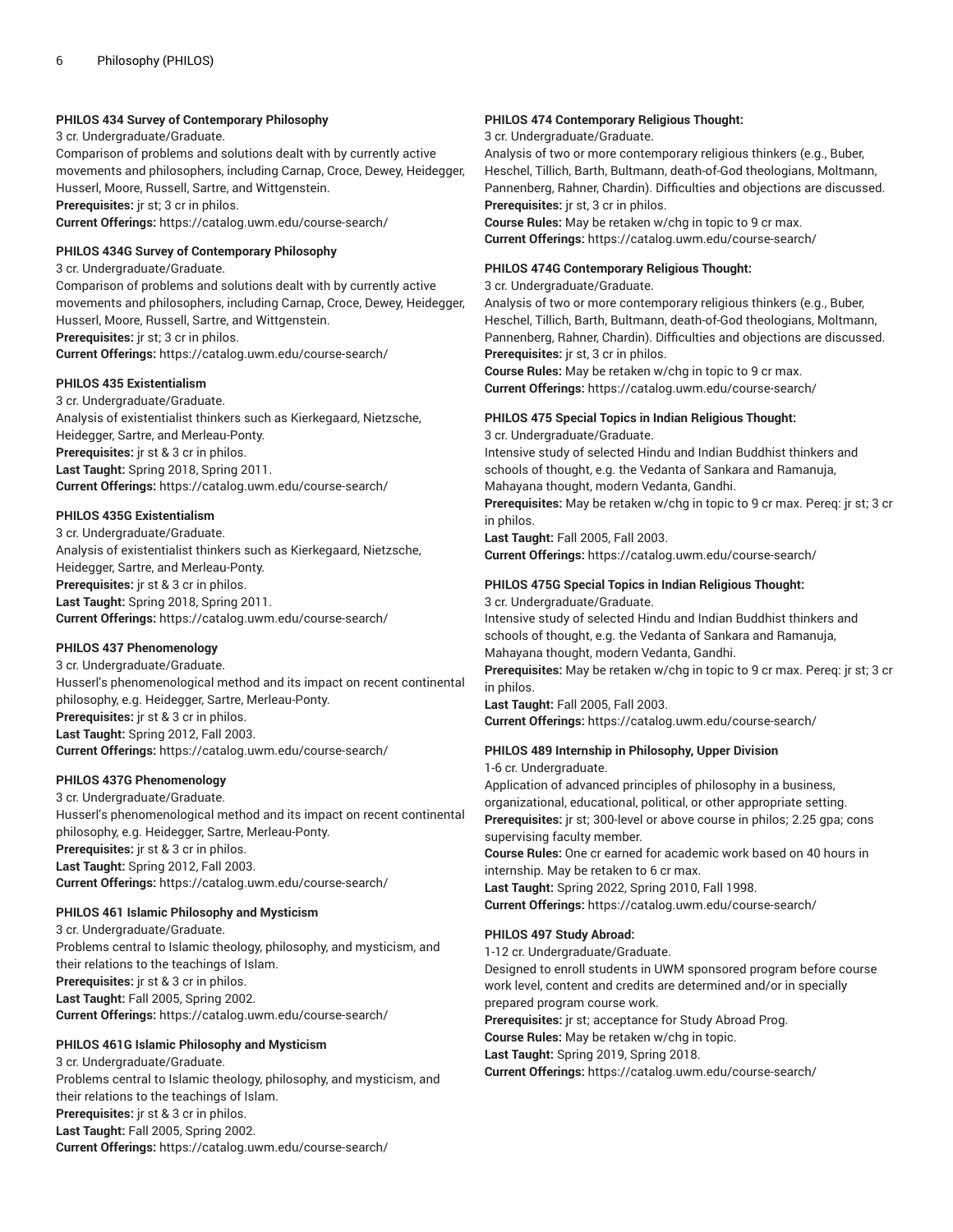## **PHILOS 497G Study Abroad:**

1-12 cr. Undergraduate/Graduate.

Designed to enroll students in UWM sponsored program before course work level, content and credits are determined and/or in specially prepared program course work.

**Prerequisites:** jr st; acceptance for Study Abroad Prog. **Course Rules:** May be retaken w/chg in topic. **Last Taught:** Spring 2019, Spring 2018.

**Current Offerings:** <https://catalog.uwm.edu/course-search/>

## **PHILOS 499 Ad Hoc:**

#### 1-6 cr. Undergraduate.

Course created expressly for offering in a specified enrollment period. Requires only dept & assoc dean approval. In exceptional circumstances, can be offered in one add'l sem.

**Prerequisites:** jr st; add'l prereqs may be assigned to specific topic.

**Course Rules:** May be retaken w/chg in topic.

**Last Taught:** Summer 1988.

**Current Offerings:** <https://catalog.uwm.edu/course-search/>

## **PHILOS 511 Symbolic Logic**

3 cr. Undergraduate/Graduate.

First-order predicate calculus; formal properties of theoretical systems; chief results of modern mathematical logic; advanced topics such as completeness and computability.

**Prerequisites:** jr st, either Philos 212(P) or 6 cr math at the 300-level or above; or grad st.

**Course Rules:** Jointly-offered w/& counts as repeat of CompSci/Math 511.

**Last Taught:** Spring 2019, Fall 2015.

**Current Offerings:** <https://catalog.uwm.edu/course-search/>

#### **PHILOS 511G Symbolic Logic**

3 cr. Undergraduate/Graduate.

First-order predicate calculus; formal properties of theoretical systems; chief results of modern mathematical logic; advanced topics such as completeness and computability.

**Prerequisites:** jr st, either Philos 212(P) or 6 cr math at the 300-level or above; or grad st.

**Course Rules:** Jointly-offered w/& counts as repeat of CompSci/Math 511.

**Last Taught:** Spring 2019, Fall 2015. **Current Offerings:** <https://catalog.uwm.edu/course-search/>

#### **PHILOS 516 Language and Meaning**

3 cr. Undergraduate/Graduate.

Philosophical issues of the semantics, syntax and pragmatics of language; relations between philosophy of language and metaphysics, epistemology and philosophy of science.

**Prerequisites:** jr st & Philos 101(P) or 432(P).

**Last Taught:** Fall 2020.

**Current Offerings:** <https://catalog.uwm.edu/course-search/>

## **PHILOS 516G Language and Meaning**

3 cr. Undergraduate/Graduate.

Philosophical issues of the semantics, syntax and pragmatics of language; relations between philosophy of language and metaphysics, epistemology and philosophy of science.

**Prerequisites:** jr st & Philos 101(P) or 432(P).

**Last Taught:** Fall 2020.

**Current Offerings:** <https://catalog.uwm.edu/course-search/>

## **PHILOS 517 Special Problems in the Philosophy of Language and Linguistics:**

3 cr. Undergraduate/Graduate.

In depth study of one or more topics concerning the nature of language; its acquisition, use and formal structures.

**Prerequisites:** jr st; 3 cr in philos.

**Course Rules:** May be retaken w/chg in topic & cons advisor & instr to 6 cr max.

**Current Offerings:** <https://catalog.uwm.edu/course-search/>

## **PHILOS 517G Special Problems in the Philosophy of Language and Linguistics:**

3 cr. Undergraduate/Graduate.

In depth study of one or more topics concerning the nature of language; its acquisition, use and formal structures.

**Prerequisites:** jr st; 3 cr in philos.

**Course Rules:** May be retaken w/chg in topic & cons advisor & instr to 6 cr max.

**Current Offerings:** <https://catalog.uwm.edu/course-search/>

## **PHILOS 518 Philosophy of History**

3 cr. Undergraduate/Graduate. The nature of historical knowledge and belief in terms of the justification

of historical narration, explanation and prediction.

**Prerequisites:** jr st & 3 cr in philos. **Current Offerings:** <https://catalog.uwm.edu/course-search/>

## **PHILOS 518G Philosophy of History**

3 cr. Undergraduate/Graduate.

The nature of historical knowledge and belief in terms of the justification of historical narration, explanation and prediction. **Prerequisites:** jr st & 3 cr in philos. **Current Offerings:** <https://catalog.uwm.edu/course-search/>

# **PHILOS 519 Special Problems in Metaphysics and Epistemology:**

3 cr. Undergraduate/Graduate. Intensive study in such topics as perception, skepticism, induction, mathematical knowledge, universals, causality, substance, determinism, possibility.

**Prerequisites:** junior standing and 3 cr PHILOS.

**Course Rules:** May be retaken with change in topic to 9 cr max. **Last Taught:** Spring 2022.

**Current Offerings:** <https://catalog.uwm.edu/course-search/>

## **PHILOS 519G Special Problems in Metaphysics and Epistemology:** 3 cr. Undergraduate/Graduate.

Intensive study in such topics as perception, skepticism, induction, mathematical knowledge, universals, causality, substance, determinism, possibility.

**Prerequisites:** junior standing and 3 cr PHILOS.

**Course Rules:** May be retaken with change in topic to 9 cr max. **Last Taught:** Spring 2022.

**Current Offerings:** <https://catalog.uwm.edu/course-search/>

#### **PHILOS 520 Philosophy of the Natural Sciences**

3 cr. Undergraduate/Graduate.

The nature and function of science; the logic of scientific method; clarification of such concepts as cause, law, theory, probability, determinism, and teleology.

**Prerequisites:** jr st & 3 cr in philos.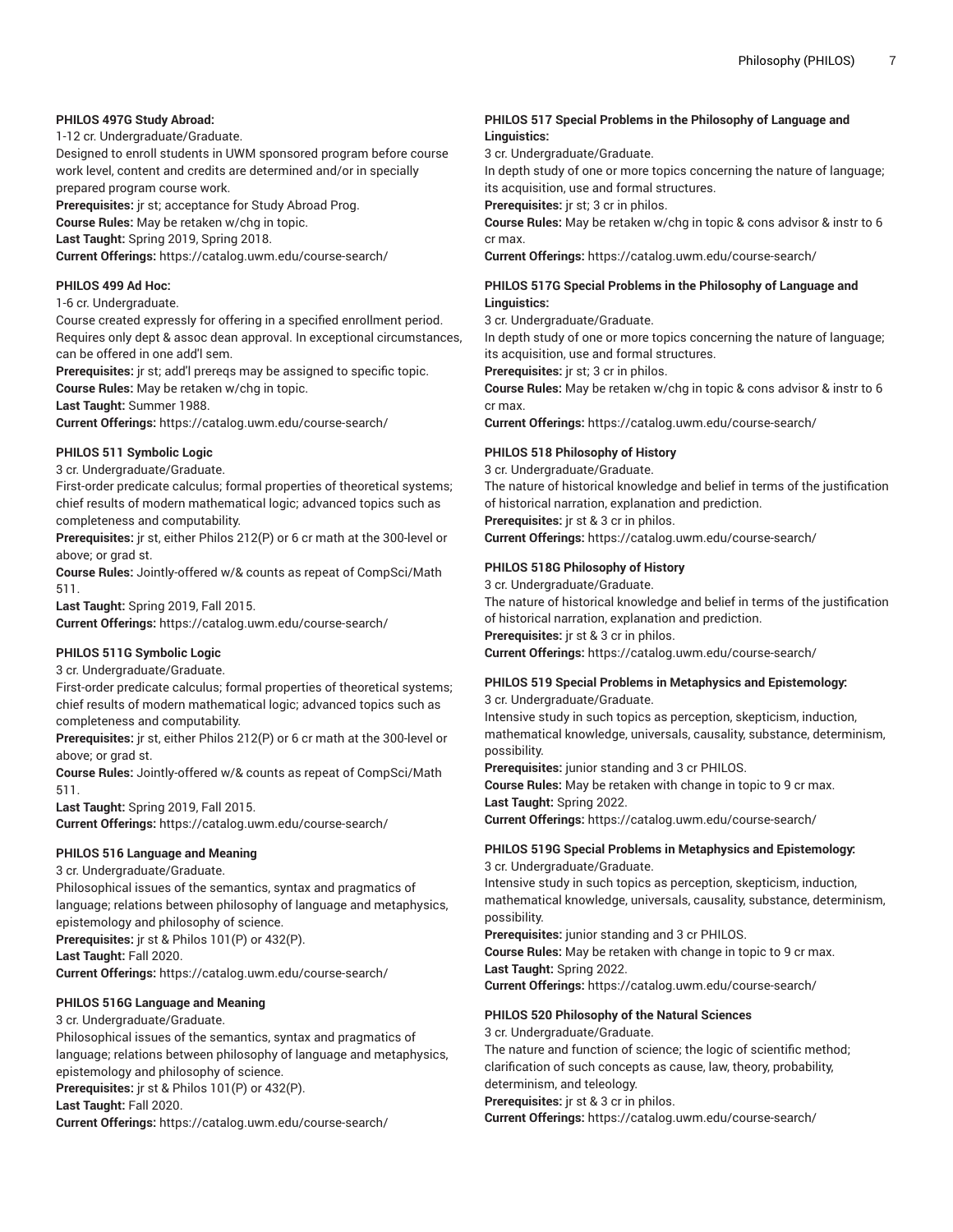#### **PHILOS 520G Philosophy of the Natural Sciences**

3 cr. Undergraduate/Graduate.

The nature and function of science; the logic of scientific method; clarification of such concepts as cause, law, theory, probability, determinism, and teleology.

**Prerequisites:** jr st & 3 cr in philos.

**Current Offerings:** <https://catalog.uwm.edu/course-search/>

#### **PHILOS 521 Philosophy of the Social Sciences**

3 cr. Undergraduate/Graduate.

The nature and scope of the social sciences; explanatory, interpretive, and normative concerns in theory construction, their interconnection, and their methodological implications.

**Prerequisites:** jr st & 3 cr in philos.

**Current Offerings:** <https://catalog.uwm.edu/course-search/>

## **PHILOS 521G Philosophy of the Social Sciences**

3 cr. Undergraduate/Graduate.

The nature and scope of the social sciences; explanatory, interpretive, and normative concerns in theory construction, their interconnection, and their methodological implications.

**Prerequisites:** jr st & 3 cr in philos.

**Current Offerings:** <https://catalog.uwm.edu/course-search/>

#### **PHILOS 522 Special Topics in the Philosophy of Science:**

3 cr. Undergraduate/Graduate.

Consideration of one or more of the following: logic of theory construction, theoretical entities, measurement, nature of laws, conventionalism, operationalism, and induction.

**Prerequisites:** jr st.

**Course Rules:** May be retaken w/chg in topic to 9 cr max. **Last Taught:** Spring 2019, Spring 2018. **Current Offerings:** <https://catalog.uwm.edu/course-search/>

## **PHILOS 522G Special Topics in the Philosophy of Science:**

3 cr. Undergraduate/Graduate.

Consideration of one or more of the following: logic of theory construction, theoretical entities, measurement, nature of laws, conventionalism, operationalism, and induction. **Prerequisites:** jr st.

**Course Rules:** May be retaken w/chg in topic to 9 cr max. **Last Taught:** Spring 2019, Spring 2018. **Current Offerings:** <https://catalog.uwm.edu/course-search/>

#### **PHILOS 532 Philosophical Problems:**

3 cr. Undergraduate/Graduate.

Intensive study of one or two particular problems, such as determinism and freedom, ethical relativism, memory, or perception. **Prerequisites:** junior standing and 3 cr PHILOS. **Course Rules:** May be retaken with change in topic to 9 cr max. **Last Taught:** Spring 2022.

**Current Offerings:** <https://catalog.uwm.edu/course-search/>

#### **PHILOS 532G Philosophical Problems:**

3 cr. Undergraduate/Graduate.

Intensive study of one or two particular problems, such as determinism and freedom, ethical relativism, memory, or perception. **Prerequisites:** junior standing and 3 cr PHILOS.

**Course Rules:** May be retaken with change in topic to 9 cr max.

**Last Taught:** Spring 2022.

**Current Offerings:** <https://catalog.uwm.edu/course-search/>

## **PHILOS 535 Philosophical Topics in Feminist Theory:**

3 cr. Undergraduate/Graduate.

Study of selected feminist theorists with an emphasis on past or contemporary thinkers. Attention will be paid to the philosophical importance of the problems raised.

**Prerequisites:** jr st; a course in philos or women's stds.

**Course Rules:** May be retaken w/chg in topic to 6 cr max. Philos 535 & Wmns 535 are jointly offered; with same topic, they count as repeats of one another.

**Last Taught:** Fall 2017, Fall 2016.

**Current Offerings:** <https://catalog.uwm.edu/course-search/>

#### **PHILOS 535G Philosophical Topics in Feminist Theory:**

3 cr. Undergraduate/Graduate.

Study of selected feminist theorists with an emphasis on past or contemporary thinkers. Attention will be paid to the philosophical importance of the problems raised.

**Prerequisites:** jr st; a course in philos or women's stds.

**Course Rules:** May be retaken w/chg in topic to 6 cr max. Philos 535 & Wmns 535 are jointly offered; with same topic, they count as repeats of one another.

**Last Taught:** Fall 2017, Fall 2016.

**Current Offerings:** <https://catalog.uwm.edu/course-search/>

#### **PHILOS 542 Punishment and Responsibility**

3 cr. Undergraduate/Graduate.

Views on the moral permissibility of punishment and other forms of penalization; the foundations of a general theory of moral responsibility. **Prerequisites:** jr st & 3 cr in philos. Philos 241(R) or social science background recom.

**Current Offerings:** <https://catalog.uwm.edu/course-search/>

#### **PHILOS 542G Punishment and Responsibility**

3 cr. Undergraduate/Graduate.

Views on the moral permissibility of punishment and other forms of penalization; the foundations of a general theory of moral responsibility. **Prerequisites:** jr st & 3 cr in philos. Philos 241(R) or social science background recom.

**Current Offerings:** <https://catalog.uwm.edu/course-search/>

#### **PHILOS 551 Aristotle**

3 cr. Undergraduate/Graduate.

Intensive study of one or more of Aristotle's major works or of themes and problems in Aristotle's thought. Particular attention to careful analysis of the texts. **Prerequisites:** jr st; 3 cr philos; Philos 430(R).

**Last Taught:** Fall 2016, Spring 1995.

**Current Offerings:** <https://catalog.uwm.edu/course-search/>

#### **PHILOS 551G Aristotle**

3 cr. Undergraduate/Graduate.

Intensive study of one or more of Aristotle's major works or of themes and problems in Aristotle's thought. Particular attention to careful analysis of the texts.

**Prerequisites:** jr st; 3 cr philos; Philos 430(R).

**Last Taught:** Fall 2016, Spring 1995.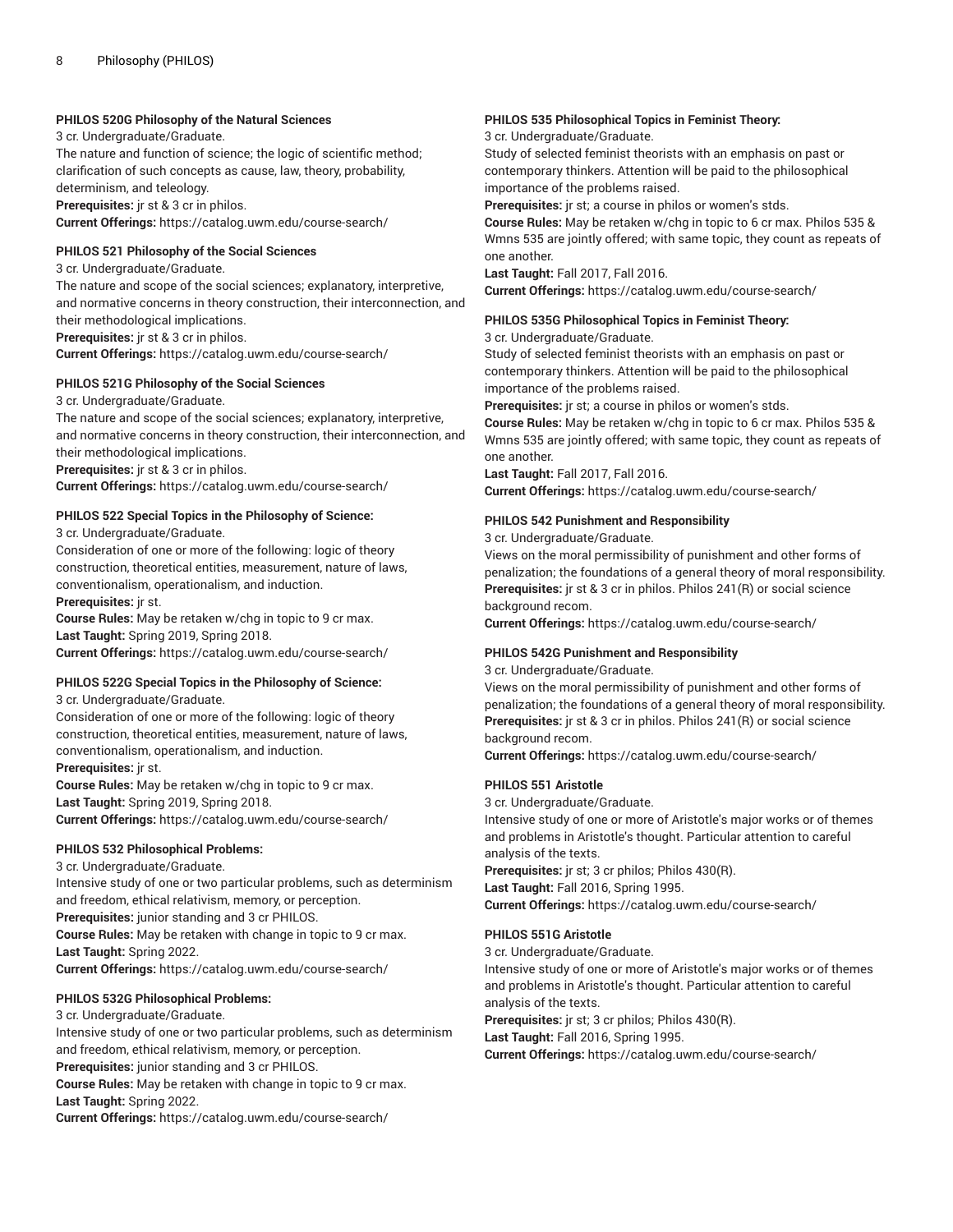## **PHILOS 554 Special Topics in the History of Modern Philosophy:**

3 cr. Undergraduate/Graduate.

Intensive study of a philosopher, movement, or historical problem in modern philosophy, e.g., Spinoza, British empiricists, Locke's influence upon the Enlightenment, overthrow of Hegelian idealism. **Prerequisites:** jr st; 3 cr philos; Philos 432(R); or cons instr. **Course Rules:** May be retaken w/chg in topic to 9 cr max. **Last Taught:** Spring 2021, Fall 2019. **Current Offerings:** <https://catalog.uwm.edu/course-search/>

## **PHILOS 554G Special Topics in the History of Modern Philosophy:**

#### 3 cr. Undergraduate/Graduate.

Intensive study of a philosopher, movement, or historical problem in modern philosophy, e.g., Spinoza, British empiricists, Locke's influence upon the Enlightenment, overthrow of Hegelian idealism. **Prerequisites:** jr st; 3 cr philos; Philos 432(R); or cons instr. **Course Rules:** May be retaken w/chg in topic to 9 cr max. **Last Taught:** Spring 2021, Fall 2019. **Current Offerings:** <https://catalog.uwm.edu/course-search/>

#### **PHILOS 555 Recent Philosophy:**

3 cr. Undergraduate/Graduate. Intensive study of one or more philosophers or philosophical movements of the recent past. **Prerequisites:** jr st; 3 cr philos. **Course Rules:** May be retaken w/chg in topic to 9 cr max. **Last Taught:** Spring 2005, Fall 2004. **Current Offerings:** <https://catalog.uwm.edu/course-search/>

## **PHILOS 555G Recent Philosophy:**

3 cr. Undergraduate/Graduate. Intensive study of one or more philosophers or philosophical movements of the recent past. **Prerequisites:** jr st; 3 cr philos. **Course Rules:** May be retaken w/chg in topic to 9 cr max. **Last Taught:** Spring 2005, Fall 2004. **Current Offerings:** <https://catalog.uwm.edu/course-search/>

#### **PHILOS 562 Special Topics in Ethics and Social and Political Philosophy:** 3 cr. Undergraduate/Graduate.

Intensive study of issues such as the concept of law, punishment, liberty, civil disobedience, the public good, and the applicability of scientific method to social issues.

**Prerequisites:** jr st & 3 cr in philos.

**Course Rules:** May be retaken w/chg in topic to 9 cr max. **Last Taught:** Spring 2020. **Current Offerings:** <https://catalog.uwm.edu/course-search/>

## **PHILOS 562G Special Topics in Ethics and Social and Political Philosophy:**

3 cr. Undergraduate/Graduate.

Intensive study of issues such as the concept of law, punishment, liberty, civil disobedience, the public good, and the applicability of scientific method to social issues.

**Prerequisites:** jr st & 3 cr in philos.

**Course Rules:** May be retaken w/chg in topic to 9 cr max. **Last Taught:** Spring 2020.

**Current Offerings:** <https://catalog.uwm.edu/course-search/>

## **PHILOS 681 Seminar in Advanced Topics:**

3 cr. Undergraduate/Graduate.

Seminar on a philosopher, philosophical movement, issue, or problem for majors and graduate students. Research papers required. Additional prereqs announced in Schedule of Classes each time course is offered. **Prerequisites:** senior standing and 12 cr in PHILOS at the 300-level or above; or graduate standing.

**Course Rules:** May be retaken with change in topic to 9 cr max. **Last Taught:** Fall 2021.

**Current Offerings:** <https://catalog.uwm.edu/course-search/>

## **PHILOS 681G Seminar in Advanced Topics:**

3 cr. Undergraduate/Graduate.

Seminar on a philosopher, philosophical movement, issue, or problem for majors and graduate students. Research papers required. Additional prereqs announced in Schedule of Classes each time course is offered. **Prerequisites:** senior standing and 12 cr in PHILOS at the 300-level or above; or graduate standing.

**Course Rules:** May be retaken with change in topic to 9 cr max. **Last Taught:** Fall 2021.

**Current Offerings:** <https://catalog.uwm.edu/course-search/>

## **PHILOS 685 Senior Capstone Research Seminar:**

3 cr. Undergraduate.

Seminar study of a philosopher, philosophical movement, text, or topic for senior philosophy majors. Research paper and presentation required.

**Prerequisites:** sr st; declared Philos major; or cons instr.

**Course Rules:** Satisfies L&S research req. May be retaken w/chg in topic to 6 cr max.

**Last Taught:** Fall 2018, Fall 2017, Spring 2014, Spring 2013. **Current Offerings:** <https://catalog.uwm.edu/course-search/>

#### **PHILOS 699 Independent Work**

2-3 cr. Undergraduate.

See Advanced Independent Work, undergrad bulletin.

**Prerequisites:** jr st; 3.0 in major or 2.0 overall GPA, consent of instructor, department chair, and Assistant Dean for Student Academic Services. **Course Rules:** May be retaken w/chg in topic to 9 cr max. Only 6 cr count toward Philos major. No more than 3 cr with any one instr except with writ cons dept.

**Last Taught:** Fall 2021, Spring 2021, Spring 2020, Fall 2018. **Current Offerings:** <https://catalog.uwm.edu/course-search/>

## **PHILOS 712 Fundamentals of Formal Logic**

3 cr. Graduate.

A study of basic aspects of contemporary formal logic. **Prerequisites:** grad st.

**Last Taught:** Spring 2022, Spring 2021, Spring 2020, Spring 2019. **Current Offerings:** <https://catalog.uwm.edu/course-search/>

## **PHILOS 756 Seminar in Major Movements in Philosophical Thought:** 3 cr. Graduate.

Intensive study of school or movement such as continental rationalism, empiricism; existentialism, phenomenology, etc. Specific topic and any additional prerequisites announced in schedule of classes each time course is offered.

**Prerequisites:** grad st; cons instr.

**Course Rules:** Retakable w/chg in topic to 9 cr max.

**Last Taught:** Spring 2017, Fall 2008, Spring 2007, Spring 2006. **Current Offerings:** <https://catalog.uwm.edu/course-search/>